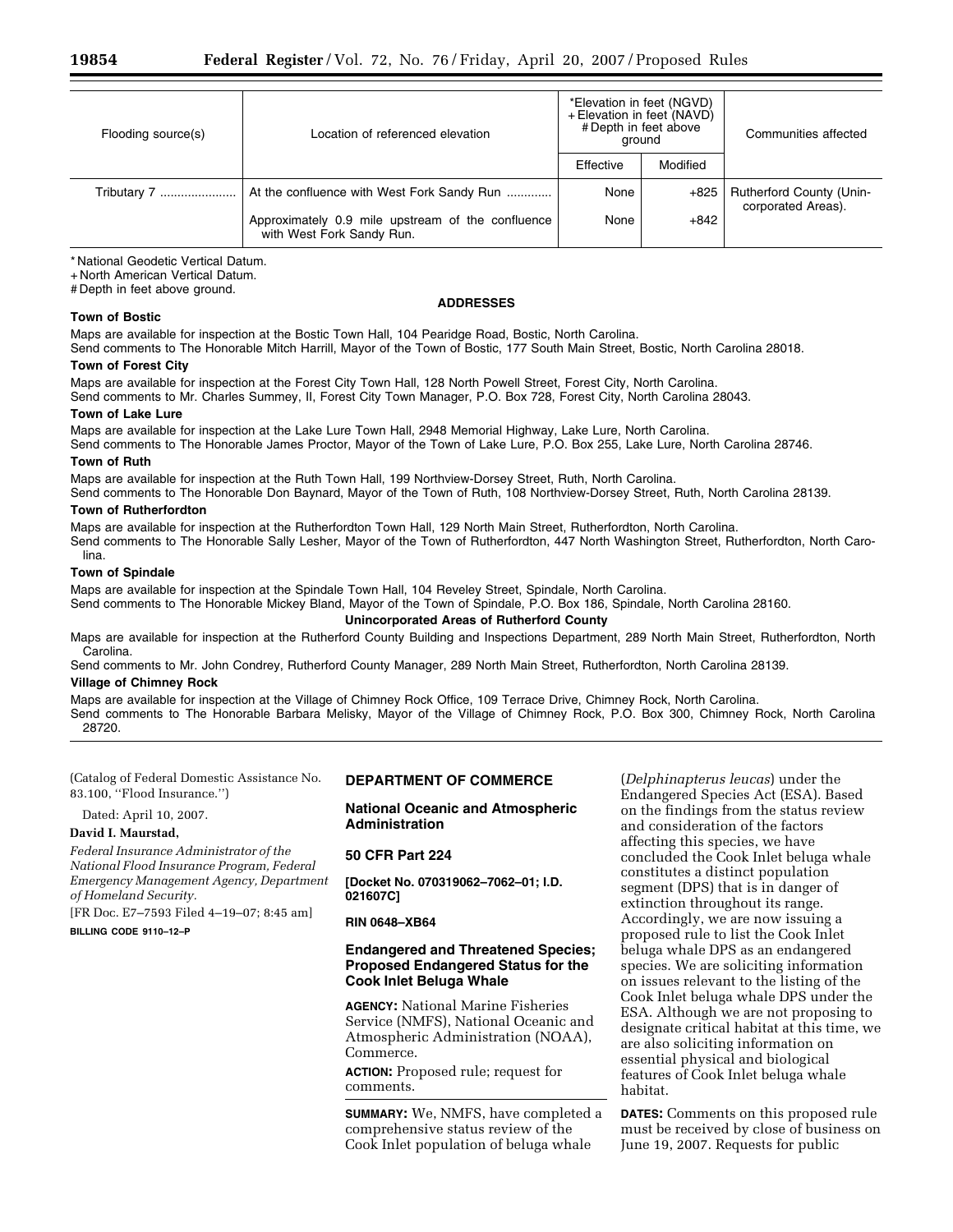hearings must be made in writing by June 4, 2007.

**ADDRESSES:** Send comments to Kaja Brix, Assistant Regional Administrator, Protected Resources Division, Alaska Region, NMFS, Attn: Ellen Sebastian. Comments may be submitted by:

• E-mail: *CIB-ESA-*

*[Endangered@noaa.gov](mailto:CIB-ESA-Endangered@noaa.gov)*. Include in the subject line the following document identifier: Cook Inlet Beluga Whale PR. E-mail comments, with or without attachments, are limited to 5 megabytes.

• Webform at the Federal eRulemaking Portal: [www.regulations.gov.](http://www.regulations.gov) Follow the instructions at that site for submitting comments.

• Mail: NMFS, P. O Box 21668, Juneau, AK 99802

• Hand delivery to the Federal Building : NMFS, 709 W. 9th Street, Juneau, AK.

• Fax: (907) 586–7012

The proposed rule, status review, maps, a list of the references cited in this document, and other materials relating to this proposal can be found on [the NMFS Alaska Region website](http://www.fakr.noaa.gov) *http:// www.fakr.noaa.gov/*.

**FOR FURTHER INFORMATION CONTACT:** Brad Smith, NMFS, 222 West 7th Avenue, Anchorage, Alaska 99517, telephone (907) 271–5006; Kaja Brix, NMFS, (907) 586–7235; or Marta Nammack, (301) 713–1401.

#### **SUPPLEMENTARY INFORMATION:**

#### **Background**

On March 3, 1999, we received two petitions to list the Cook Inlet population of beluga whales as endangered under the ESA. The petitioners requested that we promulgate an emergency listing under section 4(b)(7) of the ESA, designate critical habitat for Cook Inlet beluga whales, and take immediate action to implement rulemaking to regulate the harvest of these whales. We issued a Final Rule on May 31, 2000 (65 FR 34590), designating Cook Inlet beluga whales as depleted within the meaning of section 3(1) of the Marine Mammal Protection Act, as amended (MMPA) (below its Optimum Sustainable Population), and codified at 16 U.S.C. 1362(1), and the underlying regulations codified at 50 CFR Part 216. However, at that time, we determined that the Cook Inlet beluga whale DPS was not threatened or endangered under the ESA (65 FR 38778; June 22, 2000) because legislative and management actions had been taken to reduce subsistence harvests to levels that would allow recovery, such that the DPS did not meet the definition of threatened or endangered.

The 2000 determination that ESA listing was not warranted was premised on at least two findings that justify further review. First, the only factor then known to be responsible for the decline in beluga abundance was subsistence harvest. Second, the 2000 Status Review used simulation modeling efforts that demonstrated this DPS was not likely to decline further if the harvest was reduced and an annual increase of 2 to 6 percent were assumed. Abundance estimates since harvest management began in 1999 have declined at an average rate of 4.1 percent per year, challenging the original findings.

In addition, the International Union for the Conservation of Nature and Natural Resources (IUCN) assessed the status of the Cook Inlet beluga whale in 2005 (Lowry *et al.*, 2006). The IUCN determined that this population had a 71 percent probability of having a negative growth rate (in 2005) and met its criteria for critically endangered status.

In consideration of the factors described above, we initiated a second Status Review for the Cook Inlet beluga whale (71 FR 14836; March 24, 2006). In the 2006 Status Review, we developed population models that considered various types of mortality and fecundity effects in terms of the decline or growth and recovery of the Cook Inlet beluga whale DPS. In these models, NMFS scientists considered several effects, including: (1) An Allee effect on fecundity at small population sizes; (2) a depressed per capita fecundity or survival, as might occur from habitat degradation or pollution; (3) a constant mortality effect independent of population size, as would occur from predation; (4) a random mortality effect, as would result from environmental perturbations or catastrophic events such as oil spills or volcanic activity; and (5) demographic stochasticity due to reduced population size. Models with these different effects were compared to the beluga population estimates from 1994 to 2005 to determine which model best matched the data, and likely outcomes were determined for the population.

Subsequently, we received a third petition to list the Cook Inlet beluga as an endangered species on April 20, 2006. That petitioner requested that we list the Cook Inlet beluga whale as endangered and designate critical habitat. The petitioner reviewed the biology and ecology of this population, its abundance and distribution, its designation as a DPS established through rulemaking in June 2000 (65 FR 38780), and the reasons for the Cook

Inlet beluga whale's status (organized by the factors listed in section 4(a) (1) of the ESA). In response to this petition, we published a 90–day finding that the petition presented substantial scientific or commercial information indicating that the petitioned action may be warranted (71 FR 44614; August 7, 2006). The second Status Review (NMFS, 2006) has now been completed and underlies this proposed rule.

#### **Description, Taxonomy, and Distribution**

Beluga whales, members of the Family Monodontidae, are small, toothed whales that are white in color as adults. They are extremely social animals that are often found in groups numbering from ten to several hundred. Beluga whales are circumpolar in distribution and occur in seasonally icecovered arctic and subarctic waters. Beluga whales occur along the coast of Alaska, except the Southeast panhandle region and the Aleutian Islands. Five distinct stocks are currently recognized in Alaska: Beaufort Sea, eastern Chukchi Sea, eastern Bering Sea, Bristol Bay, and Cook Inlet (Angliss and Outlaw, 2005).

#### **Abundance and Trends**

The Cook Inlet population of beluga whales has probably always numbered fewer than several thousand animals, but has declined significantly from its historical abundance. It is difficult to accurately determine the magnitude of decline because there is no available information on the beluga whale population that existed in Cook Inlet prior to development of the southcentral Alaska sub-Region, or prior to modern subsistence whaling by Alaska Natives. With no reliable abundance surveys conducted prior to the 1990s, scientists must estimate historical abundance. Portions of Cook Inlet surveyed during 1979 resulted in an abundance estimate of 1,293 beluga whales (Calkins, 1989). Those data represent the best available information on historical abundance.

We began comprehensive, systematic aerial surveys on beluga whales in Cook Inlet in 1993. These surveys documented a decline in abundance of nearly 50 percent between 1994 and 1998, from an estimate of 653 whales to 347 whales (Hobbs *et al.*, 2000).

After legislative measures were established in 1999 to regulate subsistence harvests, we had expected the population to grow at a rate between 2 and 6 percent. However, abundance estimates from aerial surveys (1999– 2006) indicate this level of growth did not occur. Differences in survey methods and analytical techniques prior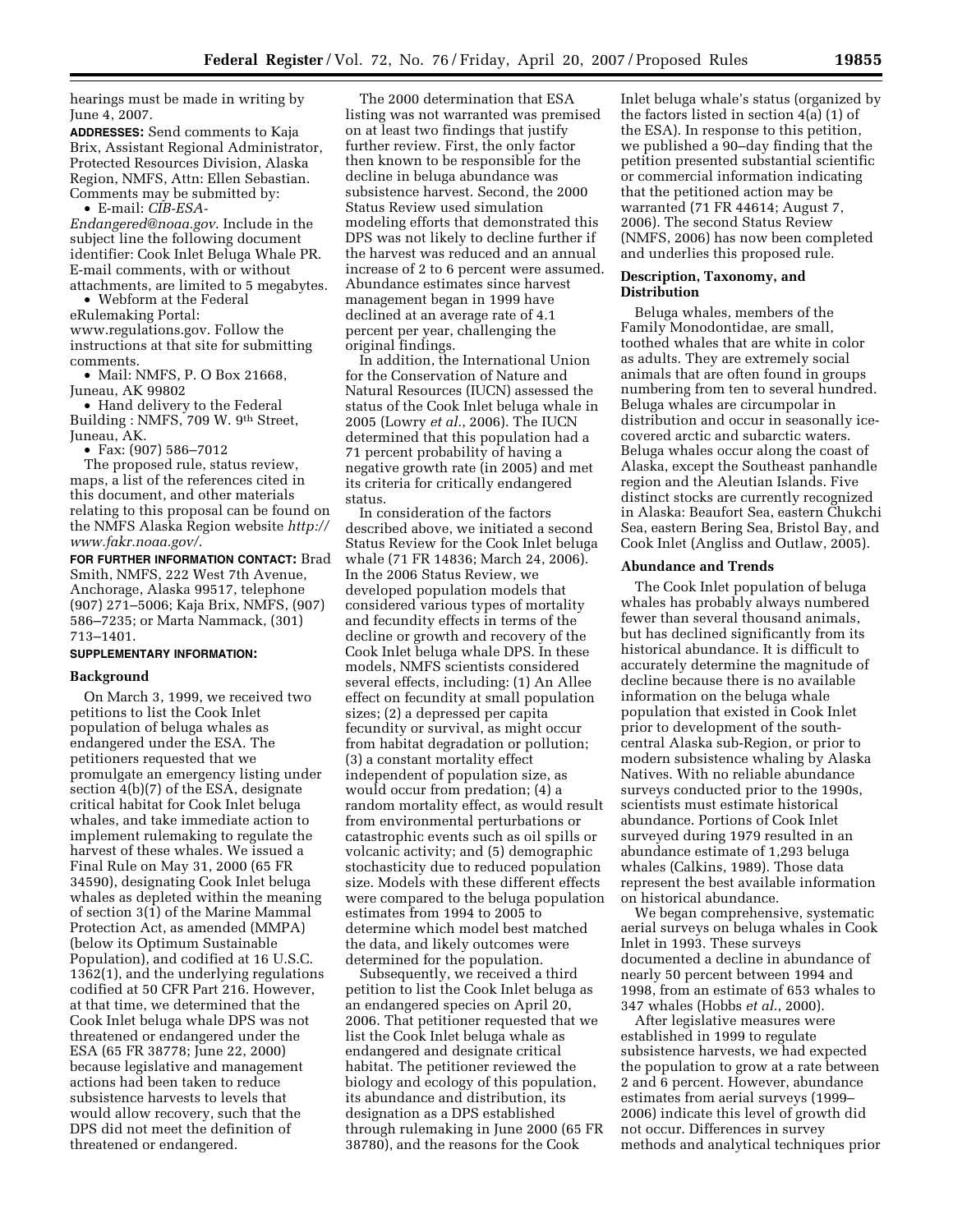to the 1994 survey rule out a precise statistical assessment of trends using the available population estimate from 1979. However, a comparison of the 1,293 beluga estimate in 1979 to 302 belugas in 2006 indicates a 77 percent decline in 27 years, but with unspecified confidence. This decline was mostly attributed to the subsistence harvest (through 1998); however, even with the restrictions on this harvest, the population continued to decline 4.1 percent per year.

# **Review of ''Species'' Identification Under the ESA**

The ESA requires the Secretary of Commerce to determine whether species are endangered or threatened. The authority to list a ''species'' under the ESA is not restricted to species as recognized in formal taxonomic terms, but extends to subspecies and, for vertebrate taxa, to DPSs. NMFS and U.S. Fish and Wildlife Service (USFWS) issued a joint policy to clarify their interpretation of the phrase ''distinct population segment'' for the purposes of listing, de-listing, and reclassifying species under the ESA (61 FR 4722; February 7, 1996). The policy describes two elements to be considered in deciding whether a population segment can be identified as a DPS under the ESA: (1) discreteness of the population segment in relation to the remainder of the species to which it belongs; and (2) the significance of the population segment in relation to the remainder of the species to which it belongs.

# *DPS Analysis*

Under the first element of the joint DPS policy, we found during our previous status review that the Cook Inlet beluga whale population is discrete because it is markedly separated from other populations of the same species (65 FR 38778; June 22, 2000). Of the five stocks of beluga whales in Alaska, the Cook Inlet population was considered to be the most isolated, based on the degree of genetic differentiation and geographic distance between the Cook Inlet population and the four other beluga stocks (O'Corry-Crowe *et al.*, 1997; 2002). This suggested that the Alaska Peninsula is an effective physical barrier to genetic exchange. The lack of beluga observations along the southern side of the Alaska Peninsula (Laidre *et al.*, 2000) also supported this conclusion. Murray and Fay (1979) stated that the Cook Inlet beluga population has been isolated for several thousand years, an idea that has since been corroborated by genetic data (O'Corry-Crowe *et al.*, 1997).

Under the second element, two factors we considered in determining whether this discrete population segment was significant to the remainder of the species were: (1) persistence in an ecological setting that is unique; and (2) whether the loss of the discrete population segment would result in a significant gap in the range of the species.

Cook Inlet is a unique biological setting in terms of these belugas because it supports the southernmost of the five extant beluga populations in Alaska, and is the only water south of the Alaska Peninsula, or within the Gulf of Alaska, which supports a viable population of beluga whales. The ecological setting of Cook Inlet is also unique in that it is characterized as an incised glacial fjord, unlike other beluga habitats to the north. Cook Inlet experiences large tidal exchanges and is a true estuary, with salinities varying from freshwater at its northern extreme to marine near its entrance to the Gulf of Alaska. No similar beluga habitat exists in Alaska or elsewhere in the United States.

In the 2000 Status Review, the Cook Inlet beluga whale population segment was considered to be the only beluga population that inhabits the Gulf of Alaska, and genetic data showed no mixing with other beluga population segments. Therefore, we determined that the loss of the Cook Inlet beluga population segment may result in the complete loss of the species in the Gulf of Alaska, with little likelihood of immigration from other beluga population segments into Cook Inlet.

Because we found that the Cook Inlet beluga whale population was discrete and significant, we determined that it constituted a DPS under the ESA (65 FR 38778; June 22, 2000).

# *Research to Support Isolation Between the Cook Inlet DPS and Yakutat Belugas*

New research has become available since the species determination in the 2000 Status Review regarding the beluga whales that occur in Yakutat Bay, Alaska. These whales were included in the previous Cook Inlet beluga whale DPS. The Yakutat group consists of 12 belugas that are regularly observed in Yakutat Bay and have existed there as early as the 1930s (G. O'Corry-Crowe *et al.*, 2006). Since the 2000 Status Review, we have obtained biopsy samples from five individual whales that provide genetic information on their relationship to other Alaska belugas. That evidence (NMFS, unpublished data) shows the Yakutat group demonstrates a high degree of similarity in genetic markers, indicating that

members of the Yakutat group likely comprise a single lineage or family (O'Corry-Crowe *et al.*, 2006). All five individuals possessed a common mtDNA haplotype (#2), a maternal lineage that is also found within other Alaska beluga whale stocks, including the Cook Inlet DPS. While small sample size precluded meaningful statistical analyses of differentiation, Haplotype #2 occurs at a much lower frequency in Cook Inlet and other stocks. The samples were also analyzed for polymorphism at 8 independent microsatellite loci. Preliminary DNA fingerprint analysis of the samples from the five individuals indicates that these individuals share, on average, a higher proportion of alleles at these loci than the average for belugas in other areas, suggesting that the Yakutat whales may be relatively more closely related to each other than to belugas in other areas. As with the mtDNA analysis, small sample size precluded meaningful analyses of population structure. However, these genetic results indicate that the sampled whales differ from a random sample of the Cook Inlet population. This, taken with the sighting data and behavioral observations, suggests that a small group of beluga whales may reside in the Yakutat Bay region year-round, and that these whales are reproductive, have a unique ecology, and a restricted seasonal home range.

Pursuant to the DPS Policy, geographic separation can also provide an indicator that population segments are discrete from each other. There is a large geographic separation (approximately 621 mi (1000 km)) between the Yakutat beluga group and the Cook Inlet beluga population segment, and no records exist that show any association between these whales. Therefore, we conclude that the Cook Inlet beluga population segment is discrete from this Yakutat beluga group.

NMFS considers the viability of an isolated group of 12 belugas to be low. Therefore, the loss of the Cook Inlet beluga population segment may result in the complete loss of the species in the Gulf of Alaska, with little likelihood of immigration from other beluga population segments into Cook Inlet.

Other beluga whale sightings have been recorded from the Gulf of Alaska, including Sitka, Prince William Sound, and Kodiak Island. However, none of these individuals represent persistent groups, and, therefore, are not considered part of the Cook Inlet DPS. We have insufficient information at this time to determine whether these whales are part of the Cook Inlet DPS.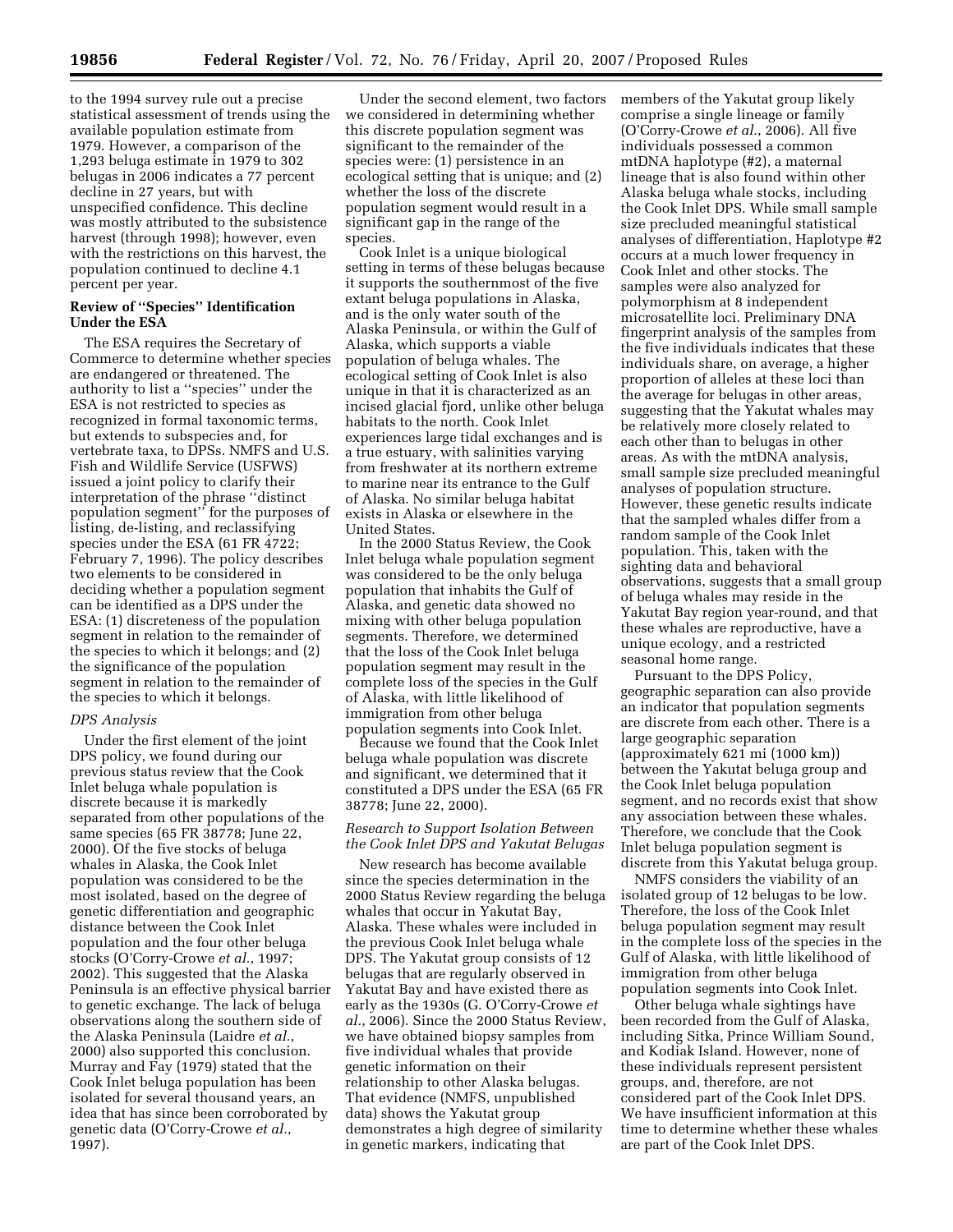#### *DPS Conclusion*

Based on the best available scientific information, we had previously determined that Cook Inlet beluga whale is a DPS, and, therefore, a species under section 3(15) of the ESA (65 FR 38778; June 22, 2000). At the time, the data were insufficient to distinguish the whales near Yakutat from the Cook Inlet population. However, genetic results and the fact that the 12 belugas in the Yakutat group are regularly observed in Yakutat Bay and not in Cook Inlet (O'Corry-Crowe, 2006) lead us to conclude that the Cook Inlet beluga whales are discrete from beluga whales near Yakutat. The conclusion reached in 2000 that the Cook Inlet population segment is significant to the beluga whale species remains valid for the same reasons mentioned in 2000, and is further supported by the information stated above regarding the low viability of the Yakutat group and the resultant potential for loss of beluga whales from Cook Inlet. Therefore, we conclude, given the best scientific information available, the Cook Inlet beluga whales comprise a DPS which is confined to waters of Cook Inlet, and does not include beluga whales found in Yakutat or other Gulf of Alaska waters beyond Cook Inlet. Through this rulemaking, we propose to modify the present description of the Cook Inlet beluga whale DPS, which is considered a species under the ESA, by removing those beluga whales occurring near Yakutat or outside Cook Inlet waters.

## **Geographic Range of the Species**

The range of Cook Inlet belugas has been previously defined as the waters of the Gulf of Alaska north of 58° N and freshwater tributaries to these waters based on available scientific data in 2000 (65 FR 34590; May 31, 2000; MMPA Sec. 216.15(g)). There are few beluga sightings in the Gulf of Alaska outside Cook Inlet. Laidre *et al.* (2000) summarized available information on prehistoric to current distribution of belugas in the Gulf of Alaska, and, with the exception of Yakutat, sightings have been rare and sporadic given the extent of the survey efforts. Of 169,550 cetacean sightings recorded in the Gulf of Alaska prior to the year 2001, excluding Cook Inlet, only 44 were beluga (Laidre *et al.*, 2000), indicating they are extremely rare in the Gulf of Alaska outside Cook Inlet.

Calkins (1989) described belugas in Cook Inlet, Prince William Sound, Yakutat Bay, and throughout the coastal waters of the Gulf of Alaska, from the northern portions of Kodiak Island to Yakutat. In the 1970s and 1980s, beluga

sightings occurred across much of midand upper Cook Inlet (Calkins, 1984), but in the 1990s the summer distribution diminished to only the northernmost portions of Cook Inlet (Rugh *et al.*, 2000). More of the Inlet was used by beluga whales during the spring, summer, and fall during the 1970s and 1980s than is presently used; for instance, sightings in the Kenai River area were common, and beluga concentrations were reported in Trading Bay and Kachemak Bay (Calkins, 1984). Such areas are rarely used by belugas at the present time, except perhaps in winter.

To identify Cook Inlet beluga habitat use, particularly in winter, NMFS researchers placed satellite positioning tags on 18 beluga whales between 1999 and 2002. Those tagged whales remained in Cook Inlet, indicating that belugas occupy Cook Inlet year round and do not display the seasonal migrations that northern beluga populations display. Considering this research and the genetic information discussed above, we conclude the present range of the Cook Inlet beluga is limited to Cook Inlet waters north of a line from Cape Douglas to Cape Elizabeth.

#### **Extinction Risk Assessment**

NMFS' Status Review includes an extinction risk assessment for this DPS through a detailed population viability analysis (PVA). The extinction risk analysis used population models developed specifically for the Cook Inlet beluga whale. These age and genderstructured models included parameters specific to this beluga population (e.g. reproductive age, calving intervals, natural mortality, random stranding events, killer whale predation, managed harvests, and episodic events such as oil spills). Ten thousand individual trials from the models were selected for analysis. From these, the ''baseline'' model (Model A in the Status Review), using no threshold effects, predicted a decline in 65 percent of the cases, and extinction within 300 years for 29 percent of the cases. The ''most likely'' model (Model H in the Status Review), which best approximated the current population (this assumed a single annual killer whale predation mortality and an unusual mortality event every 20 years), predicted the risk of extinction as 26 percent within 100 years (Shelden *et al.*, 2003). The risk analysis concluded that this probability would be much larger if the annual mortality rates assumed were increased by either killer whale predation or other means.

Small population viability is further compromised by the increased risk of

inbreeding and the loss of genetic variability through drift, which reduces their resistance to disease and environmental change (Lacy, 1997; O'Corry-Crowe and Lowry, 1997). Estimates of genetic variation do not, at present, suggest that the Cook Inlet beluga whale DPS is highly inbred or that a critical amount of genetic variation has been lost through drift (O'Corry-Crowe *et al.*, 1997; Lowry *et al.*, 2006; G. O'Corry-Crowe, unpublished data), but this population is already at a population size where eventual loss of genetic variability is expected (Lowry *et al.*, 2006).

#### **Summary of Factors Affecting Cook Inlet Beluga Whales**

The ESA defines endangered species as a species ''in danger of extinction throughout all or a significant portion of its range.'' Section 4(a)(1) of the ESA and the listing regulations (50 CFR part 424) set forth procedures for listing species. We must determine, through the regulatory process, whether a species is endangered or threatened because of any one or a combination of the following factors:

(1) The present or threatened destruction, modification, or curtailment of its habitat or range;

(2) Overutilization for commercial, recreational, scientific, or educational purposes;

(3) Disease or predation;

(4) The inadequacy of existing regulatory mechanisms; or

(5) Other natural or manmade factors affecting its continued existence.

A discussion of these factors follows.

*The Present or Threatened Destruction, Modification, or Curtailment of Habitat or Range* 

Habitat for this species has been modified by municipal, industrial, and recreational activities in upper Cook Inlet, where belugas concentrate. It is possible that the range of Cook Inlet beluga whales has been diminished by these activities, either individually or cumulatively. Rugh *et al.* (2000) indicated that the summer occurrence of Cook Inlet beluga whales shifted to the upper Inlet in recent decades, whereas historically, belugas were also found in the mid- to lower Inlet. Such a change could be due to habitat alteration or development, but could also be attributed to other factors. For example, the population reduction may have resulted in Cook Inlet beluga whales inhabiting only the preferred feeding areas (i.e., the upper Inlet) within their normal range. Therefore, the change in distribution does not necessarily reflect any reduction in habitat or habitat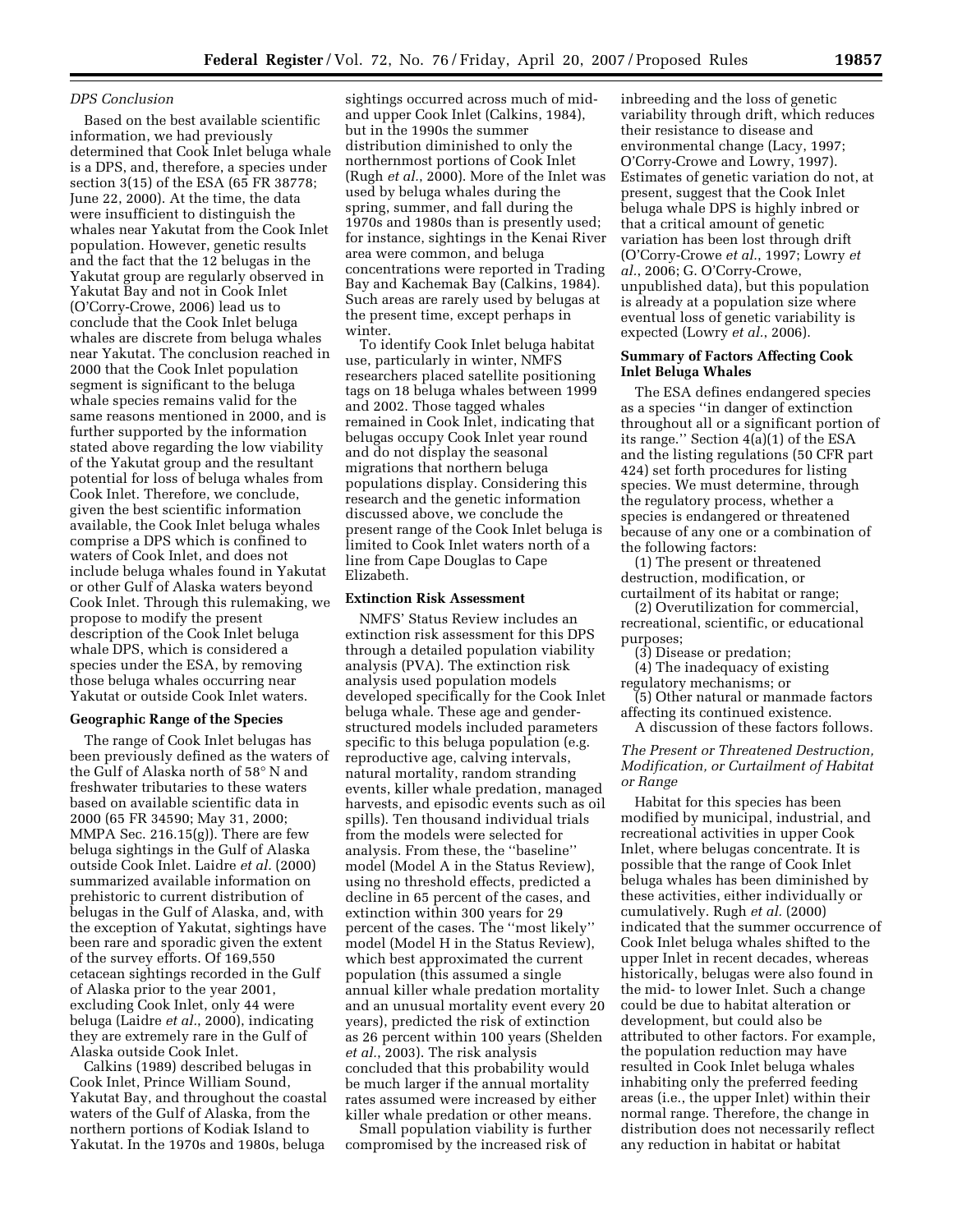quality in the mid- to lower Inlet. No information exists that beluga habitat has been modified or curtailed to an extent that it is likely to have caused the population declines observed within Cook Inlet.

However, concern is warranted for the continued development within and along upper Cook Inlet and the cumulative effects on important beluga habitat. Several significant developments within the upper Inlet are permitted or planned, which may have adverse consequences. These include: (1) Major expansion to the Port of Anchorage, which requires filling more than 135 acres of intertidal and subtidal habitat, with increased in-water noise from pile driving, dredging, and expanded port operations; (2) Port McKenzie expansion as a commercial port facility directly across a narrow portion of upper Cook Inlet from the Port of Anchorage; (3) the proposed Knik Arm Bridge, which would increase in-water noise with both construction and operational activities and would occupy a portion of upper Cook Inlet that is presently undeveloped and provides important beluga feeding and other habitats; and (4) construction and operation of a large coal mine and marine terminal along the west side of upper Cook Inlet, near the Native Village of Tyonek. Ongoing activities that may impact this habitat include: (1) continued oil and gas exploration, development, and production; and (2) industrial activities that discharge or accidentally spill pollutants (e.g., petroleum, seafood processing, ship ballast, municipal wastewater treatment systems, runoff from urban, mining, and agricultural areas). The extinction risk assessment indicates that very small increases in mortality for this DPS have large effects on its continued existence. Destruction and modification of habitat may result in ''effective mortalities'' by reducing carrying capacity or fitness for individual whales, with the same consequence to the population survival as direct mortalities. Therefore, threatened destruction and modification of Cook Inlet beluga whale DPS habitat contributes to the proposed endangered status.

## *Overutilization for Commercial, Recreational, Scientific, or Educational Purposes*

A brief commercial whaling operation existed along the west side of upper Cook Inlet during the 1920s, where 151 belugas were harvested in 5 years (Mahoney and Sheldon, 2000). There was also a sport (recreational) harvest for beluga whales in Cook Inlet prior to enactment of the MMPA in 1972. We

have no record on this harvest level. The 1979 whale survey by the Alaska Department of Fish and Game (Calkins, 1989) provided an abundance estimate of 1,293 whales. Although we are uncertain of the level of depletion and exploitation in 1979, this remains the largest population abundance estimate for the Cook Inlet beluga DPS. Based on this estimate, we used 1,300 belugas as the carrying capacity in the PVA for the extinction risk assessment (Hobbs *et al.*, 2006). With protections offered by the MMPA, commercial and recreational beluga harvest no longer contribute to endangering the Cook Inlet beluga whale DPS.

Beluga whales are also taken for scientific purposes, but this work requires authorization under the MMPA and cannot have more than a negligible impact on the stock. Invasive research such as beluga capture and tagging, and boat survey work, may temporarily displace whales from important habitats, including feeding habitat, and may rarely result in injury or mortality. The magnitude of this impact cannot be reasonably estimated, but we believe it is not a reason that would support a listing determination.

We are not aware of any live Cook Inlet belugas currently in aquaria and used for educational purposes. Therefore, educational purposes do not contribute to the proposed endangered status.

## *Disease or Predation*

A considerable amount of information now exists on the occurrence of diseases in beluga whales, including Cook Inlet belugas, and the effects of these diseases on the species. This information is described in our draft Conservation Plan (see *http://www.fakr.noaa.gov/ [protectedresources/whales/beluga/](http://www.fakr.noaa.gov/protectedresources/whales/beluga/mmpa/draft/conservationplan032005.pdf)  mmpa/draft/* 

*conservationplan032005.pdf*). Diseases and parasites occur in Cook Inlet beluga whales. Despite the considerable pathology that has been done on belugas, nothing indicates that the occurrence of diseases or parasites has had a measurable impact on their survival and health. Therefore, diseases and parasites are not known to be factors that have led to the current status of the Cook Inlet beluga whale DPS.

Transient killer whales are a natural predator on beluga whales in Cook Inlet. Killer whale sightings in the upper Inlet (18 reported sightings in 27 years) appear to be relatively infrequent, and not all killer whales prey on marine mammals. However, killer whales are thought to take at least one Cook Inlet beluga per year (Shelden *et al.*, 2003).

Assessing the impact of killer whale predation on Cook Inlet beluga whales is difficult. Anecdotal reports often highlight the more sensational mortalities on beluga whales due to killer whales, thereby overemphasizing their impact. Further, some reports are from the early 1980s when beluga whales were more abundant and more widely distributed. Consequently, the predation reports are of minimal value in evaluating current killer whale impacts to the Cook Inlet beluga whale DPS. The loss of more than one beluga whale annually could impede recovery, particularly if total mortality due to predation would be near the recruitment level in the DPS. The best available information does not allow us to accurately quantify the mortality level due to killer whale predation or its effect on the DPS. However, continued removal of belugas in excess of one per year would have a significant effect on the extinction probability for the Cook Inlet beluga whale.

While disease and predation occur in the Cook Inlet beluga population and may affect reproduction and survival, neither appears to be a likely contributor to the observed decline. However, the present low population abundance and the gregarious nature of beluga whales predispose the population to significant consequences from disease and predation, which contributes to the probability of extinction, and, therefore, to the proposed classification as endangered under the ESA.

## *The Inadequacy of Existing Regulatory Mechanisms*

The MMPA exempts Alaska Natives from the prohibitions on the taking of marine mammals, including beluga whales. Sections 101(b)(3) and 103 of the MMPA provide for subsistence harvest regulations for marine mammal stocks designated as depleted under that Act, after notice and administrative hearings as prescribed by the MMPA. Excessive harvests occurred before May 1999 when Public Law 106–31 required such taking of Cook Inlet beluga whales occur pursuant to a cooperative agreement between NMFS and affected Alaska Native organizations. This law, later made permanent by Public Law 106–553, did not specify a harvest level, nor present a harvest management plan. In May 2000, we designated the Cook Inlet belugas as a depleted stock under the MMPA. We promulgated interim harvest regulations that provided a harvest management plan from 2001 through 2004 (69 FR 17973; April 6, 2004). The absence of legal authority to control subsistence harvest prior to 1999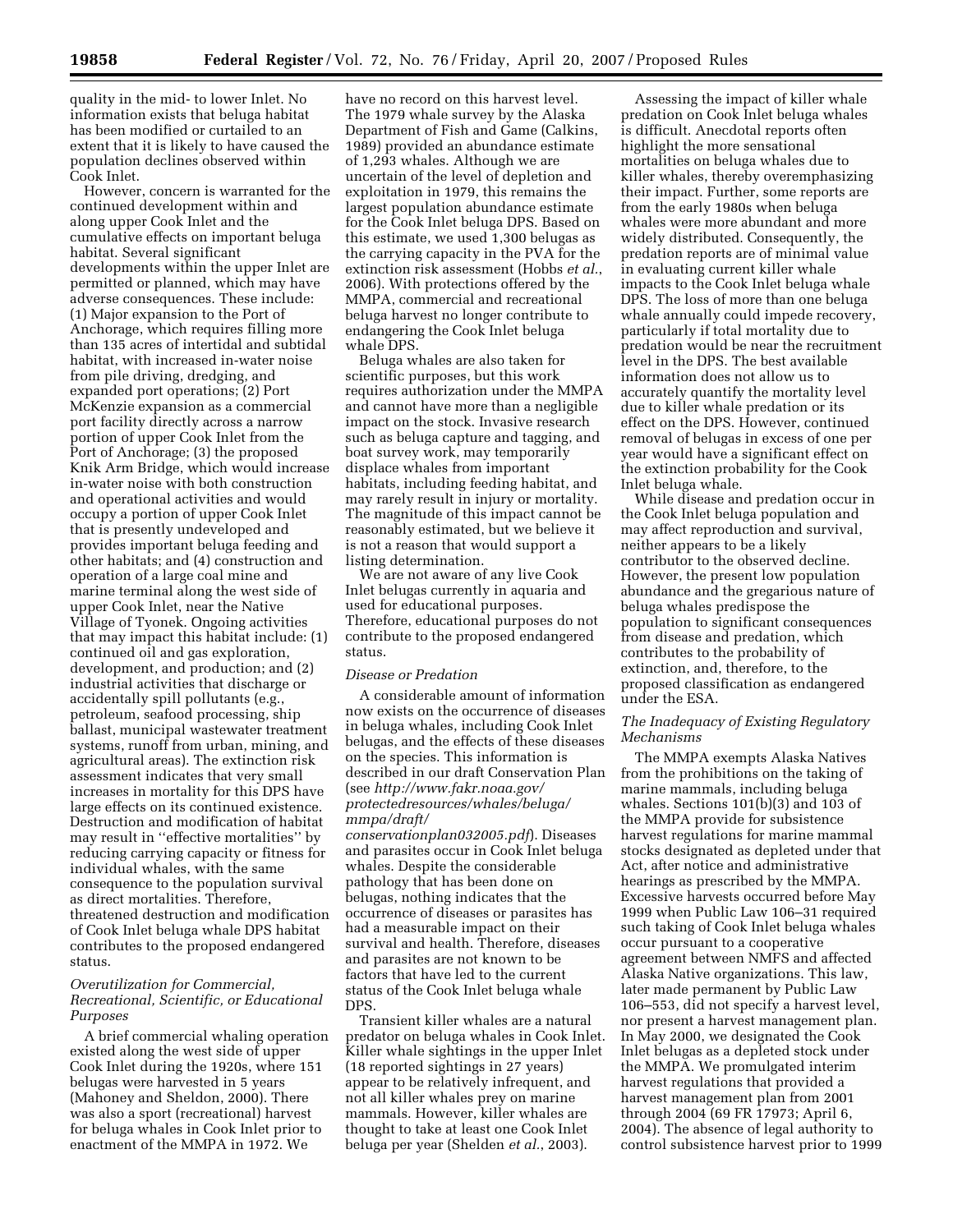is considered a contributing factor to the Cook Inlet beluga whale DPS decline.

Annual co-management agreements have been signed between NMFS and the Cook Inlet Marine Mammal Council in compliance with Public Laws 106–31 and 106–553. We have worked extensively with experts, including Native hunters, to use the best available science and traditional knowledge in our management and conservation efforts. This includes workshops by NMFS, the Alaska Beluga Whale Committee, the Alaska Scientific Review Group, and the Cook Inlet Marine Mammal Council. A technical working group was appointed by an administrative law judge in 2005 to consider a Cook Inlet beluga harvest management plan for 2005 and subsequent years that would recover Cook Inlet belugas and allow for traditional subsistence. Harvests from this population have been restricted to zero, one, or two whales annually since 1999, due to cooperative efforts by Native hunters and NMFS. We are currently preparing a Draft Supplemental Environmental Impact Statement (SEIS) on the subsistence harvest management of Cook Inlet belugas. This Draft SEIS will be followed by a Final SEIS and harvest regulations. Harvest regulations will propose a harvest strategy based on the abundance and growth of the population and a population abundance ''floor'' below which no harvest would occur. Despite the limited harvests since 1999 (five belugas in 8 years), the Cook Inlet beluga whale DPS has declined 4.1 percent per year.

## *Other Natural or Manmade Factors Affecting its Continued Existence*

Impacts of Past Subsistence Harvest Efforts

The Cook Inlet beluga whale has been hunted by Alaska Natives for subsistence purposes and for traditional handicrafts. The subsistence provisions under the MMPA allow the sale of edible products and traditional handicrafts from marine mammals in Alaska Native villages, including Anchorage, or for Alaska Native consumption. Muktuk (whale skin and underlying blubber layer) from Cook Inlet belugas was sold in Anchorage markets prior to 1999, after which the practice was prohibited by comanagement agreements between NMFS and the Cook Inlet Marine Mammal Council. Alaska Natives have legally harvested Cook Inlet beluga whales prior to and after passage of the MMPA in 1972. The effect of past harvest practices on the Cook Inlet beluga whale is significant. While subsistence harvest occurred at unknown levels for decades, the observed decline from 1994 through 1998 and the reported harvest (including estimates of whales which were struck but lost, and assumed to have perished) indicated these harvest levels were unsustainable.

Annual subsistence take by Alaska Natives during 1995–1998 averaged 77 whales (Angliss and Lodge, 2002). The harvest, which was as high as 20 percent of the population in 1996, was sufficiently high to account for the 14 percent annual rate of decline in the population during 1994 through 1998 (Hobbs *et al.*, 2000). In 1999 there was no harvest as the result of a voluntary moratorium by the hunters and Public Law 106–31. Harvests have been greatly reduced since 1998, with only five whales taken between 1999 and 2006. However, the subsistence removals reported during the 1990s are sufficient to account for the declines observed in this population and must be considered as a factor in the proposed classification of the Cook Inlet beluga whale DPS as endangered.

#### Impacts of Stranding Events

Cook Inlet beluga whales are known to become stranded along the shorelines and mudflats of Cook Inlet. These stranding events are not uncommon. NMFS has reports of 804 stranded whales (some of which were involved in mass stranding events) in upper Cook Inlet since 1988 (Vos and Shelden, 2005). Mass stranding events occurred most frequently along Turnagain Arm, and often coincided with extreme tidal fluctuations (''spring tides'') and/or killer whale sighting reports (Shelden *et al.*, 2003). Other mass strandings have been reported in the Susitna Delta (Vos and Shelden, 2005) and most recently on September 12, 2006, in Knik Arm (B. Mahoney, NMFS Alaska Region Office, unpublished data). Belugas are usually able to survive a stranding event and escape to deeper water on the rising tide. However, some deaths during these events do occur. For example, in one unusual case in August 2003, at least 46 belugas stranded in Turnagain Arm for over 10 hours, and of these, at least five whales are known to have died. In a more typical case, another 58 belugas stranded in two events in Turnagain Arm the following month with no identified mortalities (Vos and Shelden, 2005).

Catastrophic mortality (the deaths of a large number, such as 20 percent of the population) due to a mass stranding event or other events such as ice entrapment, oil spill, or volcanic activity was considered in simulations

of the Cook Inlet beluga and assigned a probability of 5 percent per year for purposes of the status review (NMFS, 2006). Such mortality, if it occurred, could significantly impede recovery or force the population below a threshold to which it would not otherwise be vulnerable and from which it could not recover; however, such catastrophic mortality has not been reported in Cook Inlet. Although live mass strandings have occurred, between 1988 and 2000 only12 belugas were reported dead out of 650 belugas that stranded (Vos and Shelden, 2005). Mass stranding events are not believed to be a factor that has caused, or had a significant role in, the decline of the Cook Inlet beluga whale DPS.

## **Conservation Efforts**

When considering the listing of a species, section  $4(b)(1)(A)$  of the ESA requires consideration of efforts by any State, foreign nation, or political subdivision of a State or foreign nation to protect such species. Such efforts would include measures by Native American tribes and organizations and local governments, and may also include efforts by private organizations. Also, Federal, tribal, state, and foreign recovery actions (16 U.S.C. 1533(f)) constitute conservation measures. On March 28, 2003, NMFS and USFWS published the final Policy for Evaluating Conservation Efforts (PECE)(68 FR 15100). The PECE provides guidance on evaluating current protective efforts identified in conservation agreements, conservation plans, management plans, or similar documents (developed by Federal agencies, state and local governments, tribal governments, businesses, organizations, and individuals) that have not yet been implemented or have been implemented but have not yet demonstrated effectiveness. The PECE establishes two basic criteria for evaluating current conservation efforts: (1) the certainty that the conservation efforts will be implemented, and (2) the certainty that the efforts will be effective. The PECE provides specific factors under these two basic criteria that direct the analysis of adequacy and efficacy of existing conservation efforts.

Cook Inlet beluga whales benefit from protections afforded by the MMPA. The Cook Inlet beluga whale was designated as a depleted stock under the MMPA in 2000, and a draft Conservation Plan was published (70 FR 12853; March 16, 2005). That conservation plan is comprehensive and provides recommendations to foster recovery. While some recommendations are funded, many recommendations are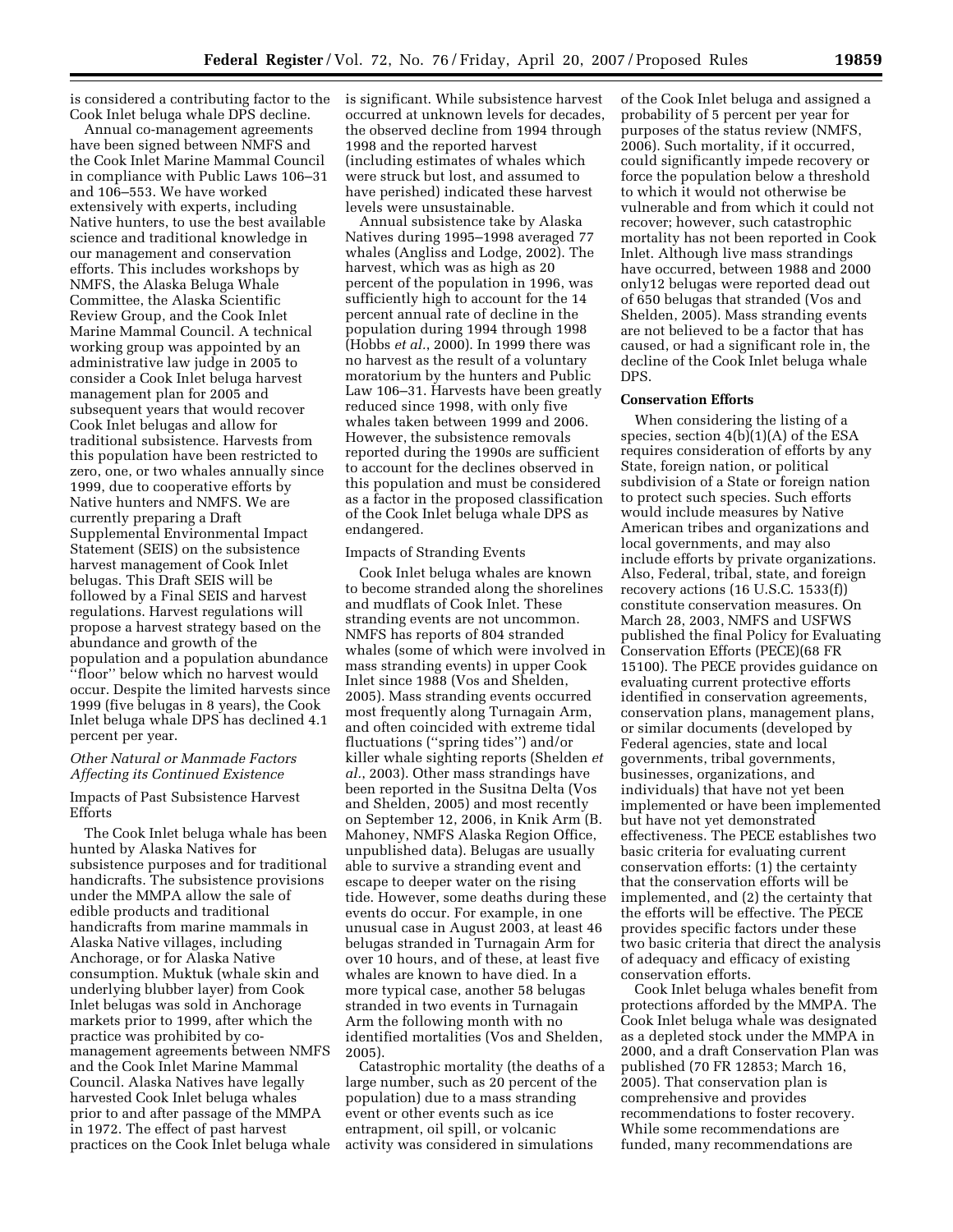unfunded. Therefore, it is uncertain whether these beluga conservation measures will be implemented. Federal law (Public Law 106–553) prohibits the taking of Cook Inlet beluga whales except through a cooperative agreement between NMFS and affected Alaska Native organizations. Presently, comanagement agreements are signed annually with the Cook Inlet Marine Mammal Council to establish strike (harvest) limits and set forth requirements intended to minimize waste and prevent unintentional harassment. Harvest regulations are being considered to address the management of Cook Inlet beluga subsistence hunting. Once implemented, these regulations will constitute an effective conservation plan regarding Alaska Native subsistence harvest. They will not, however, be comprehensive in addressing the many other issues now confronting Cook Inlet belugas.

We are not aware of conservation efforts undertaken by foreign nations specifically to protect Cook Inlet beluga whales. We support all conservation efforts currently in effect; however, these efforts lack the certainty of implementation and effectiveness so as to have removed or reduced threats to Cook Inlet belugas. In developing our final listing determination, we will consider the best available information concerning these conservation efforts and any other protective efforts by states or local entities for which we have information (See description of PECE above).

#### **Proposed Listing Determination**

We have reviewed the extinction risk analysis for the Cook Inlet beluga whale, considered the factors in section 4(a)(1) of the ESA, and taken into account conservation efforts to protect the species. We conclude that the Cook Inlet beluga whale is in danger of extinction throughout all of its range because of: present or threatened destruction, modification or curtailment of habitat or range; the inadequacy of existing regulatory mechanisms (largely the past absence of regulations on subsistence harvests); disease and/or predation (further predation by killer whales can be shown to have a significant impact on survival); and other natural and manmade factors affecting its continued existence (effects of past subsistence removals). See the ''Factors Affecting the Species'' section above for a description of the specific risks associated with section 4(a)(1). This endangered determination is supported by the results of population modeling which indicate a probability of

extinction (for what is considered the most realistic scenario) of 26 percent within the next 100 years.

We convened a workshop in February 2000 to develop ESA recovery criteria for large whales. That workshop concluded that a reasonable, conservative definition for endangered status would be a probability of extinction greater than or equal to 1 percent in 100 years. While that threshold may be conservative, the significantly greater extinction risk of 26 percent in 100 years modeled for the Cook Inlet beluga provides a strong justification for endangered status. Further, the factors confounding recovery have not been thoroughly identified and may continue to persist until more is known and corrective actions can be taken. We also conclude that, at present, no protective or conservation measures are in place that will substantially mitigate the factors affecting the future viability and recovery of the Cook Inlet beluga whale DPS.

Based on the best available scientific and commercial information, we propose that the Cook Inlet beluga whale be listed under the ESA as an endangered species.

#### **Prohibitions and Protective Measures**

Section 9 of the ESA prohibits certain activities that directly or indirectly affect endangered species. These prohibitions apply to all individuals, organizations, and agencies subject to U.S. jurisdiction.

Section 7(a)(2) of the ESA requires Federal agencies to consult with NMFS to ensure that activities they authorize, fund, or carry out are not likely to jeopardize the continued existence of a listed species or to destroy or adversely modify critical habitat. Under Section 7(a)(4), Federal agencies must confer with us on any of these activities to ensure that any such activity is not likely to jeopardize the continued existence of a species proposed for listing or destroy or adversely modify proposed critical habitat. Examples of Federal actions that may affect the Cook Inlet beluga whale include permits and authorizations relating to coastal development and habitat alteration, oil and gas development (including seismic exploration), toxic waste and other pollutant discharges, Federal fishery management plans, and cooperative agreements for subsistence harvest.

Sections 10(a)(1)(A) and (B) of the ESA authorize NMFS to grant exceptions to the ESA's Section 9 take prohibitions. Section 10(a)(1)(A) scientific research and enhancement permits may be issued to entities

(Federal and non-federal) for scientific purposes or to enhance the propagation or survival of a listed species. Activities potentially requiring a section 10(a)(1)(A) research/enhancement permit if Cook Inlet beluga whales are listed include scientific research that targets Cook Inlet beluga whales. Under section 10(a)(1)(B), the Secretary may permit takings otherwise prohibited by section  $9(a)(1)(B)$  if such taking is incidental to, and not the purpose of, the carrying out of an otherwise lawful activity, provided that the requirements of section 10(a)(2) are met.

#### **Critical Habitat**

Section 3 of the ESA defines critical habitat as "(i) the specific areas within the geographical area occupied by the species, at the time it is listed....on which are found those physical or biological features (I) essential to the conservation of the species and (II) which may require special management considerations or protection; and (ii) specific areas outside the geographical area occupied by the species at the time it is listed...upon a determination by the Secretary that such areas are essential for the conservation of the species.'' Section 3 of the ESA (16 U.S.C. 1532(3)) also defines the terms ''conserve,'' ''conserving,'' and ''conservation'' to mean ''to use and the use of all methods and procedures which are necessary to bring any endangered species or threatened species to the point at which the measures provided pursuant to this chapter are no longer necessary.''

Section 4(a)(3) of the ESA requires that, to the extent practicable and determinable, critical habitat be designated concurrently with the listing of a species. Designation of critical habitat must be based on the best scientific data available and must take into consideration the economic, national security, and other relevant impacts of specifying any particular area as critical habitat. Once critical habitat is designated, section 7 of the ESA requires Federal agencies to ensure that they do not fund, authorize, or carry out any actions that are likely to destroy or adversely modify that habitat. This requirement is in addition to the section 7 requirement that Federal agencies ensure their actions do not jeopardize the continued existence of the species.

In determining what areas qualify as critical habitat, 50 CFR 424.12(b) requires that NMFS ''consider those physical or biological features that are essential to the conservation of a given species including space for individual and population growth and for normal behavior; food, water, air, light, minerals, or other nutritional or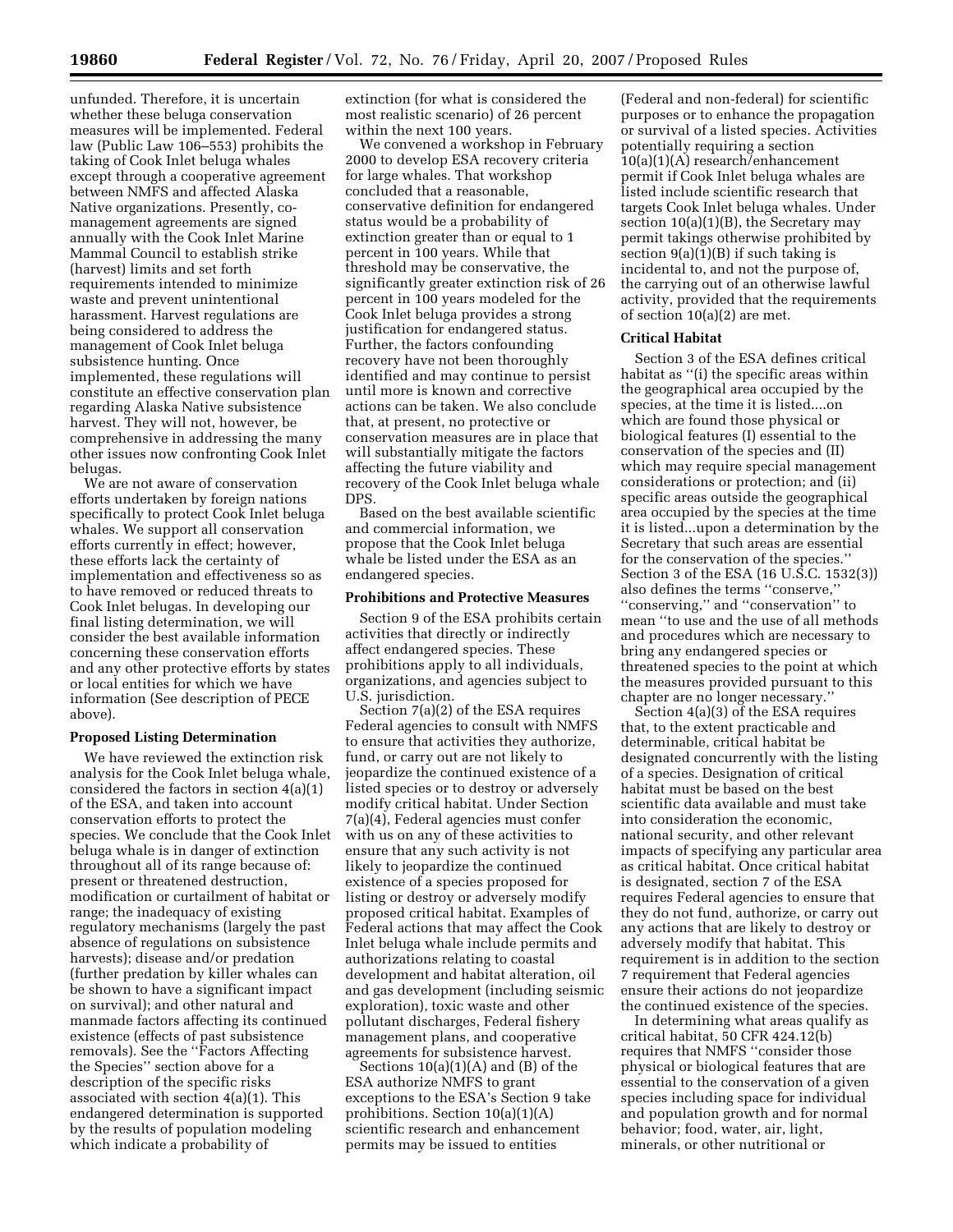physiological requirements; cover or shelter; sites for breeding, reproduction, and rearing of offspring; and habitats that are protected from disturbance or are representative of the historical geographical and ecological distribution of a species.'' The regulations further direct NMFS to ''focus on the principal biological or physical constituent elements . . . that are essential to the conservation of the species,'' and specify that the ''known primary constituent elements shall be listed with the critical habitat description.'' The regulations identify primary constituent elements (PCEs) as including, but not limited to: ''roost sites, nesting grounds, spawning sites, feeding sites, seasonal wetland or dryland, water quality or quantity, host species or plant pollinator, geological formation, vegetation type, tide, and specific soil types.''

The ESA directs the Secretary of Commerce to consider the economic impact of designating critical habitat, and under section 4(b)(2) the Secretary may exclude any area from such designation if the benefits of exclusion outweigh those of inclusion, provided that the exclusion will not result in the extinction of the species. We are considering proposal of critical habitat for the Cook Inlet beluga whale in a separate rulemaking. To assist us with that rulemaking, we specifically request information on the economic attributes within the Cook Inlet region that could be impacted by critical habitat designation, as well as identification of the PCEs or ''essential features'' of this habitat and to what extent those features may require special management considerations or protection.

#### **Public Comments Solicited**

We request interested persons to submit comments, information, and suggestions concerning this proposed rule. We solicit comments or suggestions from the public, other concerned governments and agencies, Alaska Natives, the scientific community, industry, or any other interested party. Comments are particularly sought concerning:

(1) The current population status of the Cook Inlet beluga whale;

(2) Biological or other information regarding the threats to this species;

(3) Information on the effectiveness of ongoing and planned conservation efforts by states or local entities;

(4) Information related to the identification of critical habitat and essential physical or biological features for this species; and

(5) Economic or other relevant impacts of designation of critical habitat.

You may submit your comments and materials concerning this proposal by any one of several methods (see **ADDRESSES** ). The proposed rule, maps, and other materials relating to this proposal can be found on the NMFS [Alaska Region website at](http://www.fakr.noaa.gov) *http:// www.fakr.noaa.gov/*. Comments and information received during the comment period on this proposed rule will be considered in the final decision whether to list the Cook Inlet beluga whale DPS as endangered and any future proposal to designate critical habitat.

## **Public Hearings**

50 CFR 424.16(c)(3) requires the Secretary to promptly hold at least one public hearing, if requested, within 45 days of publication of a proposed regulation to list a species under the ESA. Requests for public hearing must be made in writing (see **ADDRESSES**) by June 4, 2007. Such hearings provide the opportunity for interested individuals and parties to give comments, exchange information and opinions, and engage in a constructive dialogue concerning this proposed rule. We encourage the public's involvement in such ESA matters.

#### **Classification**

## *National Environmental Policy Act (NEPA)*

The 1982 amendments to the ESA, in section 4(b)(1)(A), restrict the information that may be considered when assessing species for listing. Based on this limitation of criteria for a listing decision and the opinion in Pacific Legal Foundation v. Andrus, 675 F. 2d825 (6th Cir. 1981), we have concluded that ESA listing actions are not subject to the environmental assessment requirements of the NEPA. (See NOAA Administrative Order 216– 6.)

## *Executive Order (E.O.) 12866, Regulatory Flexibility Act and Paperwork Reduction Act*

As noted in the Conference Report on the 1982 amendments to the ESA, economic impacts cannot be considered when assessing the status of a species. Therefore, the economic analyses required by the Regulatory Flexibility Act are not applicable to the listing process. In addition, this rule is exempt from review under E.O. 12866. This proposed rule does not contain a collection of information requirement

for the purposes of the Paperwork Reduction Act.

## *E.O. 13132, Federalism*

Recognizing the intent of the Administration and Congress to provide continuing and meaningful dialogue on issues of mutual State and Federal interest, and in keeping with Department of Commerce policies, we request information from, and will coordinate development of, this proposed ESA listing with appropriate State resource agencies in Alaska.

*E.O. 13175, Consultation and Coordination with Indian Tribal Governments* 

The longstanding and distinctive relationship between the Federal and tribal governments is defined by treaties, statutes, executive orders, judicial decisions, and co-management agreements, which differentiate tribal governments from the other entities that deal with, or are affected by, the Federal government. This relationship has given rise to a special Federal trust responsibility involving the legal responsibilities and obligations of the United States toward Indian Tribes and the application of fiduciary standards of due care with respect to Indian lands, tribal trust resources, and the exercise of tribal rights. E.O. 13175 - Consultation and Coordination with Indian Tribal Governments - outlines the responsibilities of the Federal Government in matters affecting tribal interests. Section 161 of Public Law 108–199 (188 Stat. 452), as amended by section 518 of Public Law 108- 447 (118 Stat. 3267), directs all Federal agencies to consult with Alaska Native corporations on the same basis as Indian tribes under E.O. 13175.

We will contact any tribal governments or Native corporations which may be affected by the proposed action, provide them with a copy of this proposed rule, and offer the opportunity to comment on the proposed rule and discuss any concerns they may have.

#### **References Cited**

A complete list of all references cited in this rulemaking can be found on our website at *[http://www.fakr.noaa.gov/](http://www.fakr.noaa.gov)*  and is available upon request from the NMFS office in Juneau, Alaska (see **ADDRESSES**).

## **List of Subjects in 50 CFR Part 224**

Endangered and threatened species.